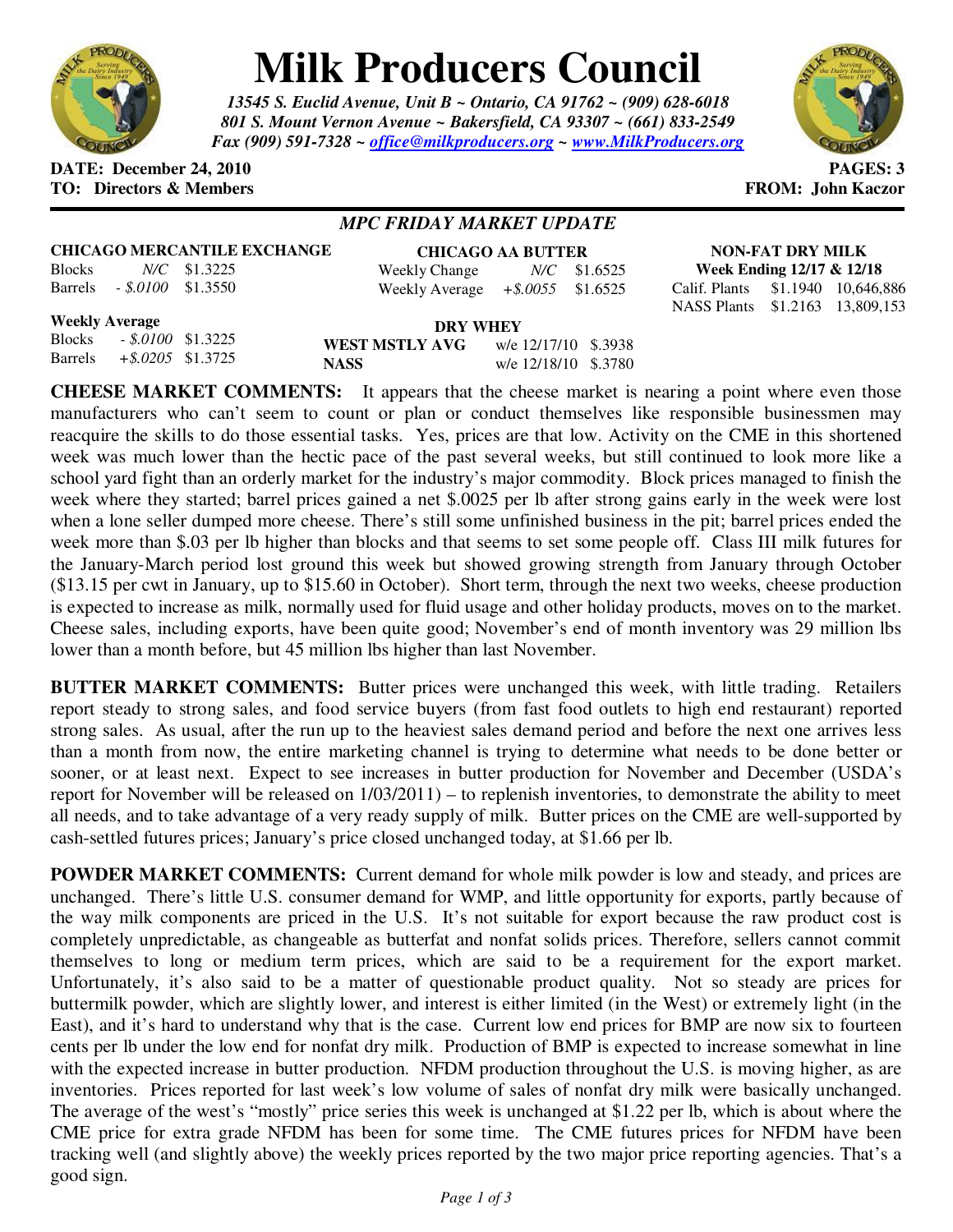**WHEY PRODUCTS MARKET COMMENTS:** The market for commodity grade whey protein concentrate continues to be strong. Inventories are tight, mainly because of the robust export market. U.S. buyers are having to plan further ahead in order to have an assured supply for the coming year. Similar tightness is reported for dry whey, for the same reason – exports – and because some manufacturers are converting more fluid whey to valueadded WPC products. Prices for DW are generally unchanged this week, although increases have been reported at the upper end of the price ranges in the central and eastern regions. The west's "mostly" price remains unchanged. CME's futures prices for dry whey, now at \$.42 per lb for the late Spring months, continue to reflect the belief that this bull market for this fine product will continue for the foreseeable future.

### \*\*\*

## **FRED DOUMA'S PRICE PROJECTIONS…**

**Dec 24 Final: Quota cwt. \$15.69 Overbase cwt. \$13.99 Cls. 4a cwt. \$14.92 Cls. 4b cwt. \$12.22 Last Week: Quota cwt. \$15.67 Overbase cwt. \$13.98 Cls. 4a cwt. \$14.94 Cls. 4b cwt. \$12.18**  \*\*\* **COLD STORAGE NUMBERS FOR NOVEMBER SHOW SALES CONTINUE TO OUTPACE PRODUCTION:** *(By J. Kaczor)* USDA's report on the amount of butterfat products and cheese in storage at the end of November bring good tidings to milk producers and should cheer their spirits. The numbers for

butterfat are astounding, and the numbers for cheese are not that bad. Combined, they should be considered, at

the least, satisfactory. **Butterfat Products**. For reasons not at all clear, the storage report for butter includes anhydrous milkfat and butteroil. Production and sales of these two products are not reported because too few plants with sufficient volume produce them (their identities would be disclosed). So, all comments and analysis of "butter" in storage either presume there is no AMF or BO held in the facilities that report to NASS, or the volume of those products is small and changes little from month to month. That being said, the amount of butterfat products reported by cold storage facilities at the end of November was less than half of what it was a year ago and 36% below a month ago, a drop of 39 million lbs. The 70 million lbs reported to be in storage represents little more than two weeks of butter production, the lowest it's been in more than five years.

The graph shown here compares this year's end of monthly inventories of butterfat products in cold storage facilities (intended to be held for thirty days or more) to the average of the previous four years, which could be considered normal levels. It shows the current situation is far from the norm.

The most notable thing about this comparison is how persistently low this year's levels are from May through November, compared to the four year average. That difference is not explained by lower production because butter production for each month this year was about even with the



average for each month in the past four years. On the other hand, the reason for 2010 inventories to be so much lower than 2009's is clear: exports this year through October are about 40 million lbs higher than last year and production is 30 million lbs lower. [Again, this comparison ignores the fact that no report is available on how much other butterfat products are produced.] The sharp price increases that occurred from March through September reflected the tightening in domestic supply and demand. One remarkable thing is how domestic sales held steady through that period. Another is how "right" the butter futures traders were at the time; cash-settled futures prices for the January through June 2011 period stubbornly held to around the \$1.60 per lb level until the cash prices fell all the way from \$2.23 per lb to below \$1.60 per lb. The futures market has since seemingly accepted the reality of higher cash prices, with the January-March average now at \$1.68 per lb.

Butter production through August was 5.3% below the same period last year (58 million lbs), and has since increased by 27 million lbs. Production is expected to continue to respond to what appears to be stable and rising prices, and more milk. USDA will release November's production data on January  $3^{rd}$ .